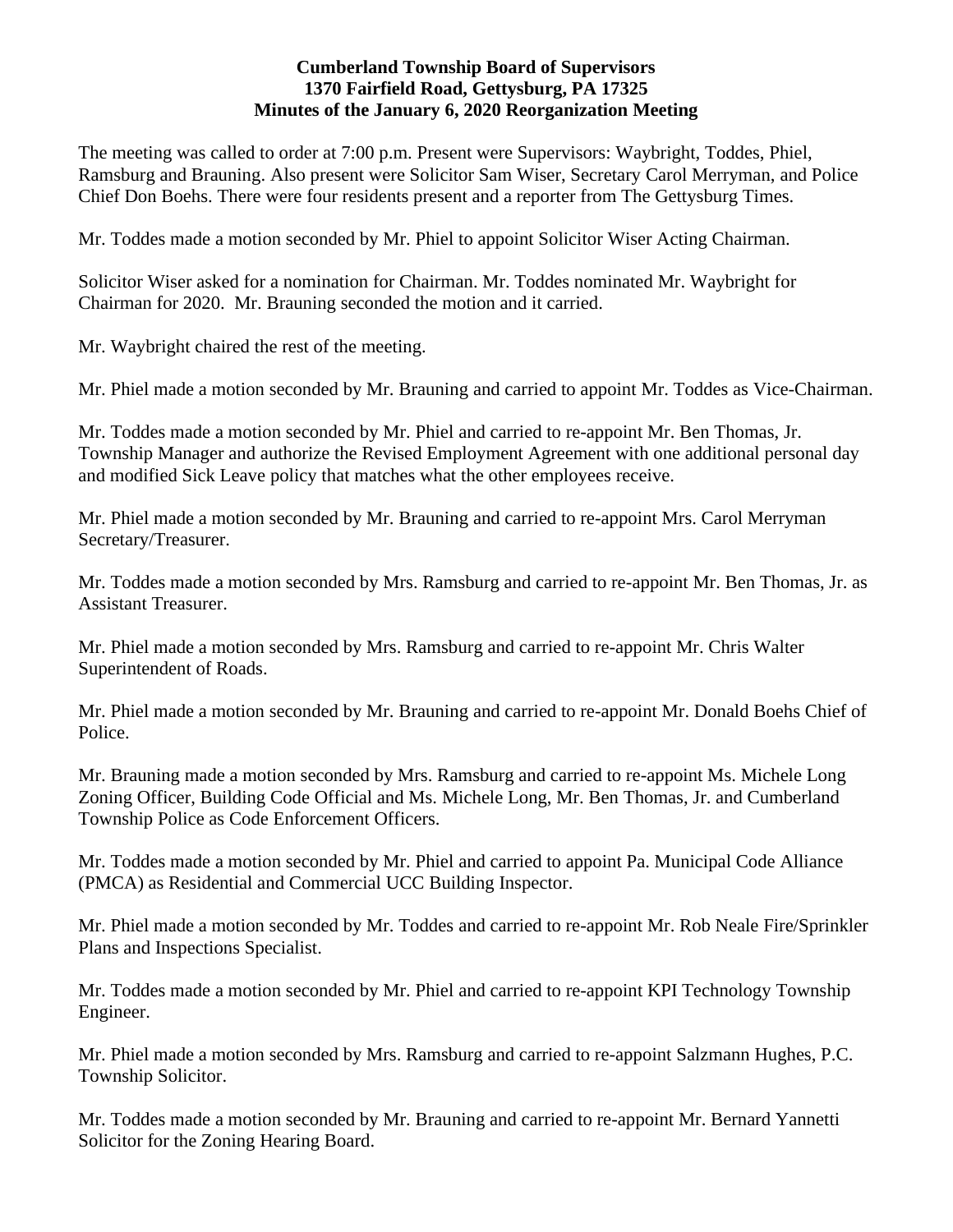Mr. Toddes made a motion seconded by Mrs. Ramsburg and carried to re-appoint Mr. Clinton Barkdoll Alternate Zoning Hearing Board Solicitor.

Mr. Phiel made a motion seconded by Mr. Toddes and carried to re-appoint Mr. Gil Picarelli, KPI Technology, Sewage Enforcement Officer.

Mrs. Ramsburg made a motion seconded by Mr. Phiel and carried to re-appoint Mrs. Donna Maring Per Capita Tax Collector.

Mr. Toddes made a motion seconded by Mr. Phiel and carried to re-appoint Tammi Knight; (Conewago Township Tax Collector) Deputy Real Estate and Per Capita Tax Collector.

Mr. Phiel made a motion seconded by Mrs. Ramsburg and carried to set the Real Estate and Per Capita Tax Collector's commission rate for 2020 to 2% for collections made at discount and 3% for collections made at par and penalty.

Mr. Phiel made a motion seconded by Mr. Toddes and carried to re-appoint York Adams Tax Bureau as collector of Earned Income, Local Services, and Delinquent Per Capita Taxes.

Mrs. Ramsburg made a motion seconded by Mr. Brauning and carried to re-appoint Cumberland Township as Amusement Tax collector.

Mr. Brauning made a motion seconded by Mr. Phiel and carried to re-appoint Mr. Ron Bower Chairman of Vacancy Board.

Mr. Toddes made a motion seconded by Mr. Brauning and carried to re-appoint Mr. David Sanders Emergency Management Coordinator.

Mr. Phiel made a motion seconded by Mr. Toddes and carried to re-appoint Officer Steve Higgs Deputy Emergency Management Coordinator.

Mr. Brauning made a motion seconded by Mr. Phiel and carried to hold the regular meetings on the 4<sup>th</sup> Tuesday of each month at 7:00 p.m. except in December when the meeting will be held on the Thursday, December 17th at 7:00 p.m.

Mr. Brauning made a motion seconded by Mr. Phiel and carried for the 2020 workshops be held on the Thursday preceding the  $2<sup>nd</sup>$  Tuesday at 8:30 A.M. as needed, the Thursday preceding the  $4<sup>th</sup>$  Tuesday at 8:30 A.M. as needed and November  $5<sup>th</sup>$  and November 19<sup>th</sup> at 7:00 P.M. for budget review.

Mr. Toddes made a motion seconded by Mrs. Ramsburg and carried to retain ACNB Bank as depositor for the Township's funds.

Mr. Toddes made a motion seconded by Mr. Brauning and carried to bond the Manager and Treasurer for 1,100,000.00 each.

Mrs. Ramsburg made a motion seconded by Mr. Phiel and carried to authorize Supervisors and appropriate staff to attend the Pennsylvania State Association of Township Supervisors (PSATS) Annual Educational Conference May 3, 4, 5 and 6, 2020 in Hershey, PA.

Mr. Phiel made a motion seconded by Mrs. Ramsburg and carried to reaffirm the Solicitor's attendance at the Planning Commission meeting's as needed.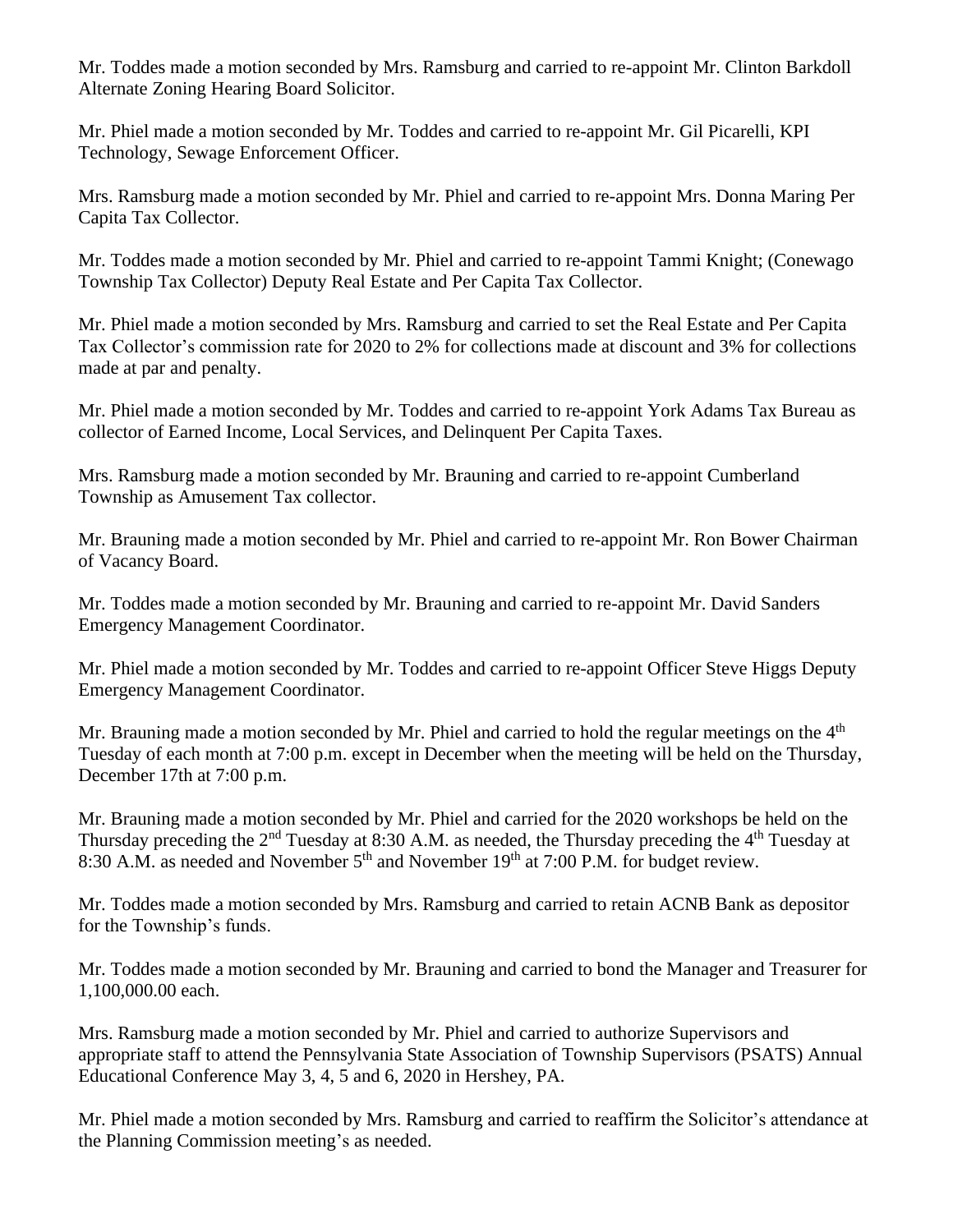Mr. Toddes made a motion seconded by Mr. Phiel and carried to appoint Mrs. Barbara Underwood to the Planning Commission for a four-year term expiring 12/31/2023.

Mr. Toddes made a motion seconded by Mrs. Ramsburg and carried to re-appoint Mr. Barry Stone to the Planning Commission for a four-year term expiring 12/31/2023.

Mrs. Ramsburg made a motion seconded by Mr. Phiel and carried to appoint Carl Athey to the Zoning Hearing Board for a three-year term expiring 12/31/2022.

Mr. Toddes made a motion seconded by Mr. Phiel and carried to re-appoint Mr. Steve Niebler to Cumberland Township Authority for a five-year term expiring 12/31/2024.

Mr. Phiel made a motion seconded by Mr. Toddes and carried to re-appoint Mr. James Brown to the Board of Auditors to fill the vacancy created by the passing of Mr. Mike Galassi. Mr. Brown's term will expire 12/31/2021. Mr. Walter Debany has been elected to a six-year term.

Mr. Phiel made a motion seconded by Mrs. Ramsburg and carried to re-appoint Mr. James Fox and a building inspector from Pa. Municipal Code Alliance (PMCA) to the Historical Architectural Review Board (HARB) for a five-year term expiring 12/31/2024.

Mr. Phiel made a motion seconded by Mr. Brauning and carried to re-appoint the Agricultural Security Area Advisory Committee for 2020 as it stands including: David Waybright, Parker Coble, Donald Miller, Tom Clowney and James Paddock.

Mr. Phiel made a motion seconded by Mrs. Ramsburg and carried to re-appoint Mr. Ben Thomas, Jr. as the representative to the York Adams Tax Bureau and Adams County Tax Collection Committee and to re-appoint Mr. Toddes as the alternate representative for the two committees.

Mr. Toddes made a motion seconded by Mr. Phiel and carried to appoint Mr. Paddock as representative on the Grand History Trail Committee.

Mr. Toddes made a motion seconded by Mrs. Ramsburg and carried to adopt a Management Agreement Resolution with Cumberland Township Authority @ \$13,000 x 25% benefits and overhead.

Forms for the Supervisors to elect or opt-out of the Township's group health insurance coverage were provided.

# COMMITTEES:

FINANCE – Shaun Phiel and Tiffany Ramsburg by a Toddes/Phiel motion and carried.

ECONOMIC DEVELOPMENT – Shaun Phiel and Jeff Brauning by a Phiel/Toddes motion and carried. PUBLIC SAFETY – David Waybright and Steve Toddes by a Phiel/Brauning motion and carried.

HIGHWAY MAINTENANCE – David Waybright and Steve Toddes by a Ramsburg/Brauning motion and carried.

PARK AND RECREATION - Steve Toddes and Jeff Brauning by a Phiel/Ramsburg motion and carried. PERSONNEL - Steve Toddes and Tiffany Ramsburg by a Toddes/Phiel motion and carried.

COG REPRESENTATIVE & ALTERNATE – Shaun Phiel and Steve Toddes by a Ramsburg/Brauning motion and carried.

PENSION REVIEW – Steve Toddes by a Phiel/Brauning motion and carried.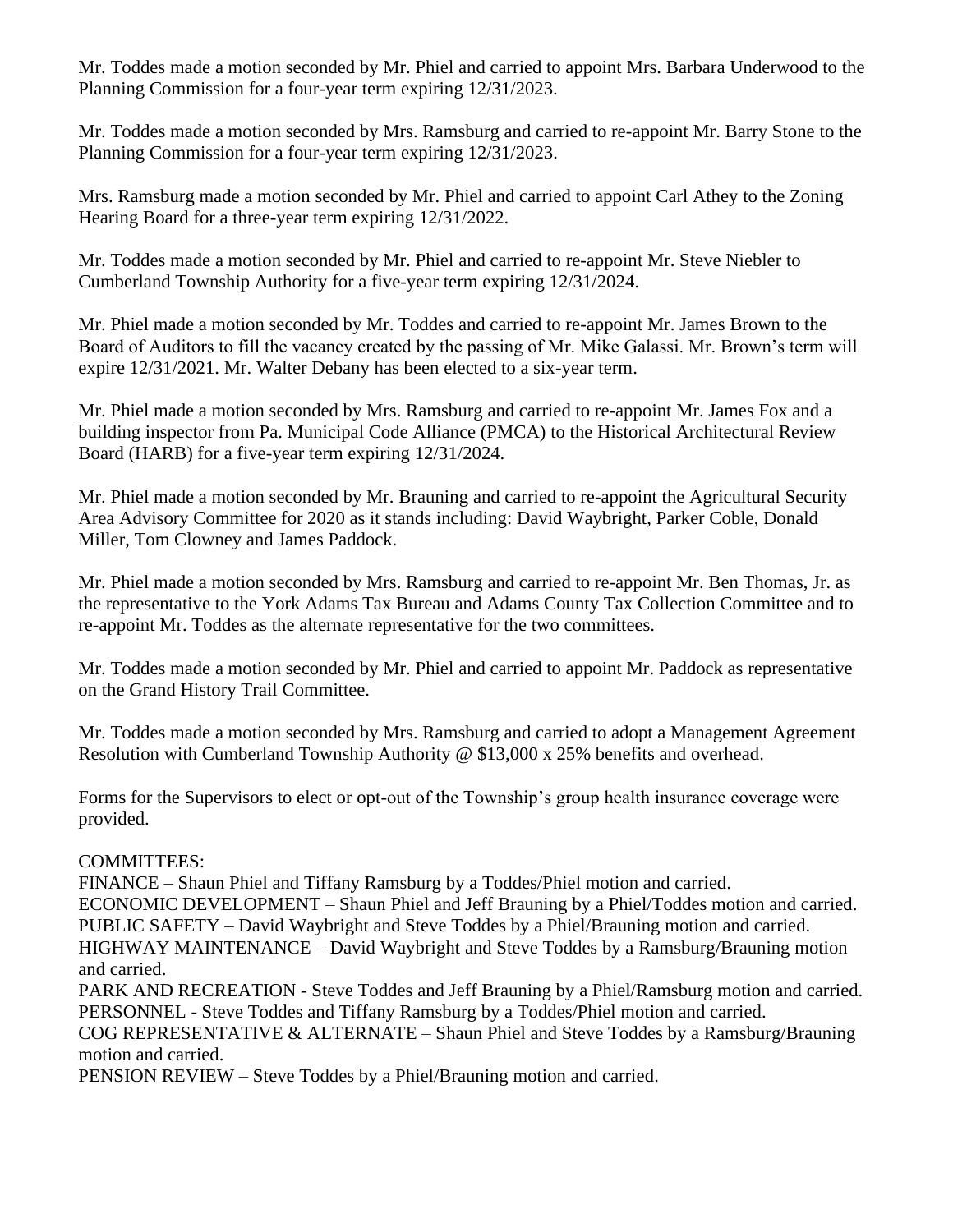Mr. Toddes made a motion seconded by Mr. Phiel and carried to adopt the following Resolution:

## **RESOLUTION 2020-01**

# **A RESOLUTION ELIMINATING EMPLOYEE CONTRIBUTIONS TO THE POLICE PENSION PLAN FOR 2020**

BE IT RESOLVED AND ENACTED by the Authority of Cumberland Township, Adams County, Commonwealth of Pennsylvania, by the Board of Supervisors, it is hereby resolved and enacted as follows:

The conditions required by Act 600 allowing for the elimination of employee contributions to the Police Pension Plan have been met;

- \*\* The condition of the plan is such that contributions may be reduced, or eliminated, as evidenced by an actuarial study;
- \*\* Municipal contributions will be required to keep the fund actuarially sound;

\*\* The governing body of the Municipality eliminates employee contributions in 2020.

ENACTED AND ORDAINED THIS 6th DAY OF JANUARY, 2020 BY THE BOARD OF SUPERVISORS OF CUMBERLAND TOWNSHIP.

Mr. Phiel made a motion seconded by Mr. Toddes and carried to adopt the following Resolution:

### **RESOLUTION 2020-02**

## **A RESOLUTION APPOINTING THE CHIEF ADMINISTRATIVE OFFICER OF THE MUNICIPAL PENSION PLANS FOR CUMBERLAND TOWNSHIP**

We appoint Ben Thomas, Jr. as the Administrative Officer for the Police and Non-Uniformed Pension Plans of Cumberland Township.

ENACTED AND ORDAINED THIS 6th DAY OF JANUARY, 2020 BY THE BOARD OF SUPERVISORS OF CUMBERLAND TOWNSHIP.

Mrs. Ramsburg made a motion seconded by Mr. Brauning and carried to adopt Resolutions 2020-03, 2020-04 and 2020-05. (The fees had a 1.5% increase)

### **RESOLUTION 2020-03**

# **RESOLUTION FOR THE PERMIT FEE SCHEDULE**

#### **RESOLUTION 2020-04**

## **SUBDIVISION AND LAND DEVELOPMENT PLAN FEES**

#### **RESOLUTION 2020 -05**

### **STORMWATER MANAGEMENT PLAN FEES**